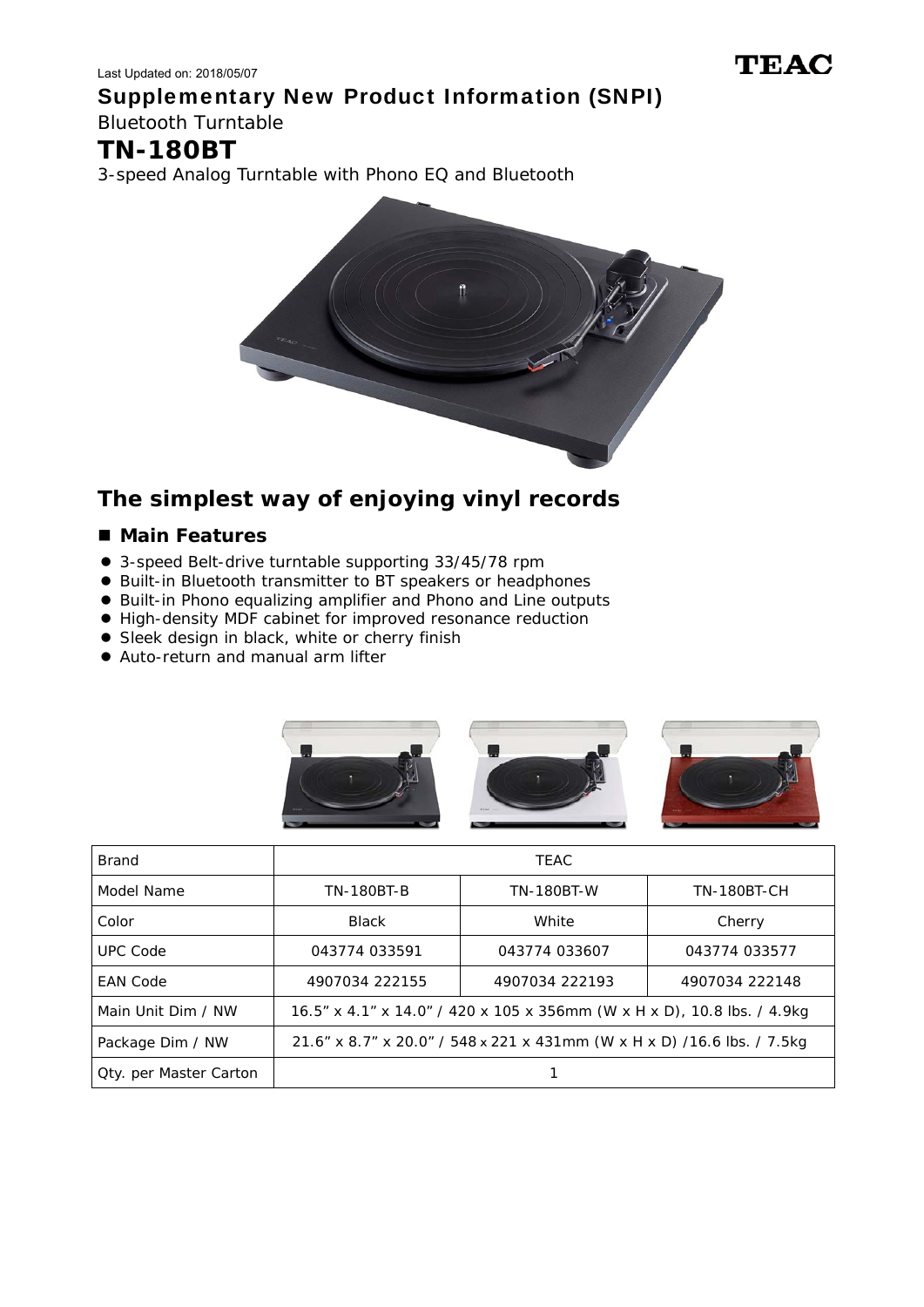## Supplementary New Product Information (SNPI)

### **Overview**

The TN-180BT brings you a totally new way of listening to vinyl records with its Bluetooth capability. No extra cost for hi-fi components or complicated wiring is required. Only Bluetooth speakers or headphones you might have for iPhones are required to enjoy the world of vinyl records.

Designed for music enthusiasts, the belt-drive motor ensures a clearer sound than directdrive DJ players, while selectable outputs, Phono, Line or Bluetooth allow you to connect any type of amplifiers, powered speakers or Bluetooth devices.

Unlike many budget turntables, the TN-180BT employs a single wooden board cabinet with high-density MDF to dampen vibrations and provide clearer and richer sound, while 3-speed and auto-return turntable mechanism.

For music lovers who have been collecting vinyl records for decades or those just starting out, TEAC's TN-180BT delivers the true sound of vinyl records.

#### **Built-in Bluetooth transmitter**

The TN-180BT delivers the sound wirelessly via built-in Bluetooth transmitter, in addition to conventional RCA output in analog Line or Phono format. The pairing button is located at the tone-arm base, which illuminates when the connection with BT speakers/headphone is made successfully.

## **3-speed Turntable with Auto-Return**

The TN-180BT plays LP, EP and SP records. The tone-arm automatically returns to the original position as playback finished. An MM-type cartridge is already installed to the straight-type tonearm at the factory, so you can start playing records as soon as you open the box.

- **High-density MDF cabinet construction**  Unlike others with plastic chassis, a single wooden board with highdensity MDF minimizes vibrations and resonance to playback of your vinyl record library with clearer sound.
- **Built-in MM-type Phono EQ amplifier**  Enjoy vinyl playback with any amplifier regardless type of inputs.











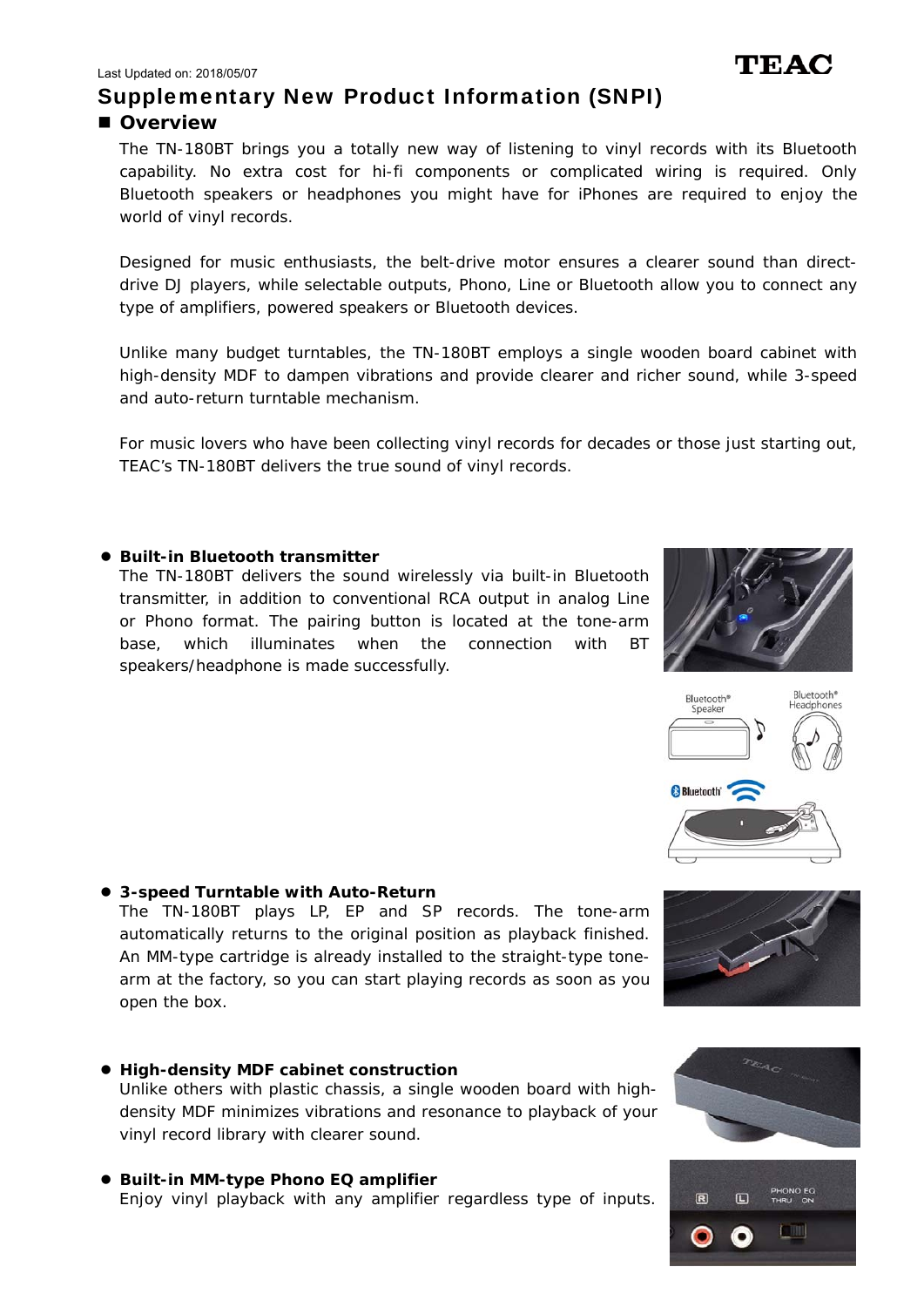## Supplementary New Product Information (SNPI)

The TN-180BT supports both Phono and Line output that allow you to play vinyl with or without Phono equalizer.

TEAC

#### **Authentic belt-drive turntable**

The plastic platter is driven by a high torque DC motor, while precision stainless steel spindle and durable brass spindle holder maintain accurate rotation speed.

### ■ Features at-a-glance

- Belt-drive turntable
- Built-in Bluetooth transmitter to BT speakers or headphones
- **Built-in Phono equalizing amplifier**
- Phono and Line outputs
- High-density MDF cabinet for improved resonance reduction
- 3-speed (33/45/78 RPM)
- **•** Sleek design in black, white or cherry finish
- Auto-return and manual arm lifter

### ■ Specifications

| <b>TURNTABLE</b> section                 |                                          |
|------------------------------------------|------------------------------------------|
| <b>Type</b>                              | <b>Belt Drive</b>                        |
| Motor                                    | DC Motor                                 |
| <b>Rotation Speeds</b>                   | 33-1/3, 45, 78 rpm                       |
| Deviation of Speed                       | $+/-2%$                                  |
| Wow-and-Flutters                         | 0.25%                                    |
| Signal-to-Noise Ratio                    | more than 64 dB (A-weighted, 20kHz, LPF) |
| Turntable (Platter)                      |                                          |
| Material                                 | Plastic                                  |
| Diameter                                 | 30 cm                                    |
| Tone-arm section                         |                                          |
| Type                                     | Straight, Static-balanced                |
| Effective Arm Length                     | 200mm                                    |
| <b>Head-shell and Cartridge sections</b> |                                          |
| Type                                     | MM-type                                  |
| Output Voltage                           | $2.4mV (+/-3dB)$                         |
| <b>Analog Output section</b>             |                                          |
| Connectors                               | RCA Pin Jack x 1 pair (Chrome-plated)    |
| Output Voltage                           |                                          |
| <b>PHONO</b>                             | 2.4 mV $(+/-3dB)$                        |
| LINE                                     | 149 mV (-16.5dBV)                        |
| <b>Bluetooth section</b>                 |                                          |
| Range                                    | Approx. 10m                              |
| <b>Supported Codec</b>                   | <b>SBC</b>                               |
| General                                  |                                          |